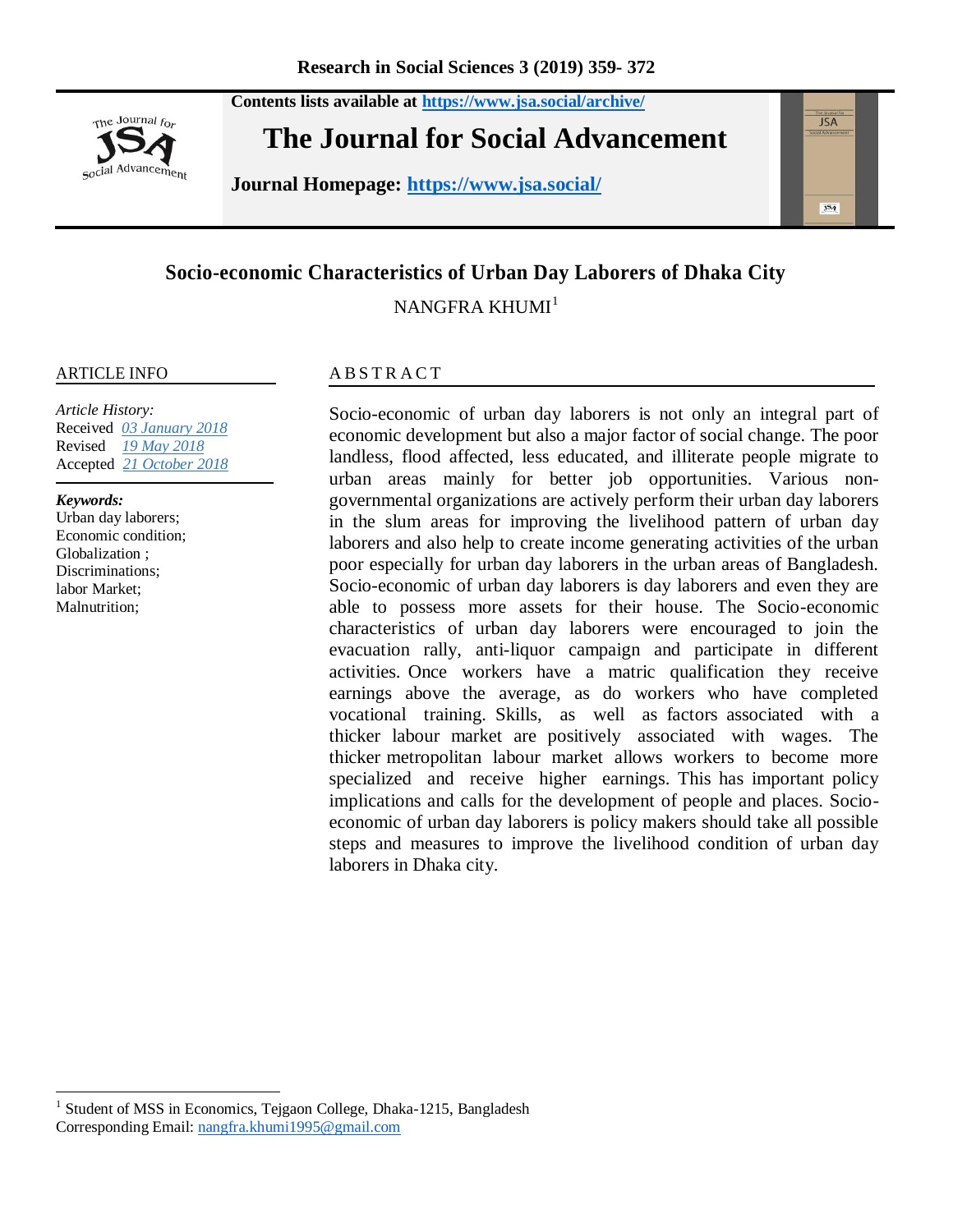## **Introduction**

Day labourers are workers who wait on street corners or in other public places for opportunities to work. They are individuals who work for different employers and get paid on a daily basis. Because they are excluded from the formal labour market, these workers often work for different employers each day, are paid in cash, and do not enjoy benefits such as health insurance and unemployment benefits. It is mainly the employers who benefit from this relationship. They do not have many commitments towards these workers and use them only when work is available. With the arrival of the new millennium, humanity is rapidly approaching a significant but insufficiently acknowledged milestone: by 2007, more than half the world"s population will live in cities (UN, 2004). About 95% of humanity will live in the urban areas of the "Bangladesh" whose population will double to nearly 4 billion over the next generation (Davis, 2004a). The most dramatic result will be the growth of new megacities with populations in excess of 10 million, and, even more spectacularly, hyper cities with more than 20 million inhabitants. The Challenges of Urban: Global Report on Human Settlements 2003 has acknowledged that significant portions of the urban population will be almost completely excluded from industrial growth and the "formal" sectors of the economy (UN-HABITAT, 2003). Hundreds of millions of new urbanites will be involved in the peripheral economic activities of personal service, 1975, by 2000 it occupied 11th position on the list of the world"s megacities (UN, 1999).

The growth rate of Dhaka City's population will also continue to remain high. During2000-2015 it is expected to grow at a 3.6% annual growth rate and reach a total population of 21.1 million in 2015. This will put it in 4thposition on the list of the world"s megacities (UN, 1999). As this rapid growth of Dhaka City is not commensurate with its industrial development, a significant portion of its population is not incorporated in its formal economy. About one-third of the city"s population is living in slums where they experience the highest level of poverty and vulnerability. The urban communities are, in terms of their social, cultural and political participation, marginalised in this city. As they are not integrated with the various urban

systems they are very much dependent on their human, social and cultural capital.

This chapter explains the background of the present study on urban poverty and poor people's adaptations to Dhaka City. It explains how both the material and non-material dimensions of urban poverty are focused on in this research. It further explains the usefulness of the study in terms of its future contributions to academic research and policy making. It also defines the inherent limitations of the method and samples election of the study. Finally, it provides an overview of the different chapters of the thesis.

### **Research Question**

*What is the level of Socio-economic characteristics of urban day labor?*

### **Day labor**

Day labor (or day labour in Commonwealth spelling) is work done where the worker is hired and paid one day at a time, with no promise that more work will be available in the future. It is a form of contingent work. Day laborers find work through three common routes. Firstly, some employment agencies specialize in very short-term contracts for manual labor most often in construction, factories, offices, and manufacturing. These companies usually have offices where workers can arrive and be assigned to a job on the spot, as they are available.

| <b>Independent variable</b> |                    | Dependent variable |
|-----------------------------|--------------------|--------------------|
| Socioeconomic               | Gender, age,       |                    |
| status                      | hukon status,      |                    |
|                             | marital status,    | Satisfaction       |
|                             | education,         | for migration      |
|                             | occupational,      | living in          |
|                             | income             |                    |
| Transitional                | Employment         | urban village      |
| characteristics             | status, length of  |                    |
|                             | residency,         |                    |
|                             | intention to stay, |                    |
|                             | the frequency of   | Satisfaction       |
|                             | job changes        | for migrants       |
| Housing                     | Housing tenure,    |                    |
| characteristics             | housing sharing,   | living in          |
|                             | floor area, rental | factory            |
|                             | rate, location,    |                    |
|                             | facilities         |                    |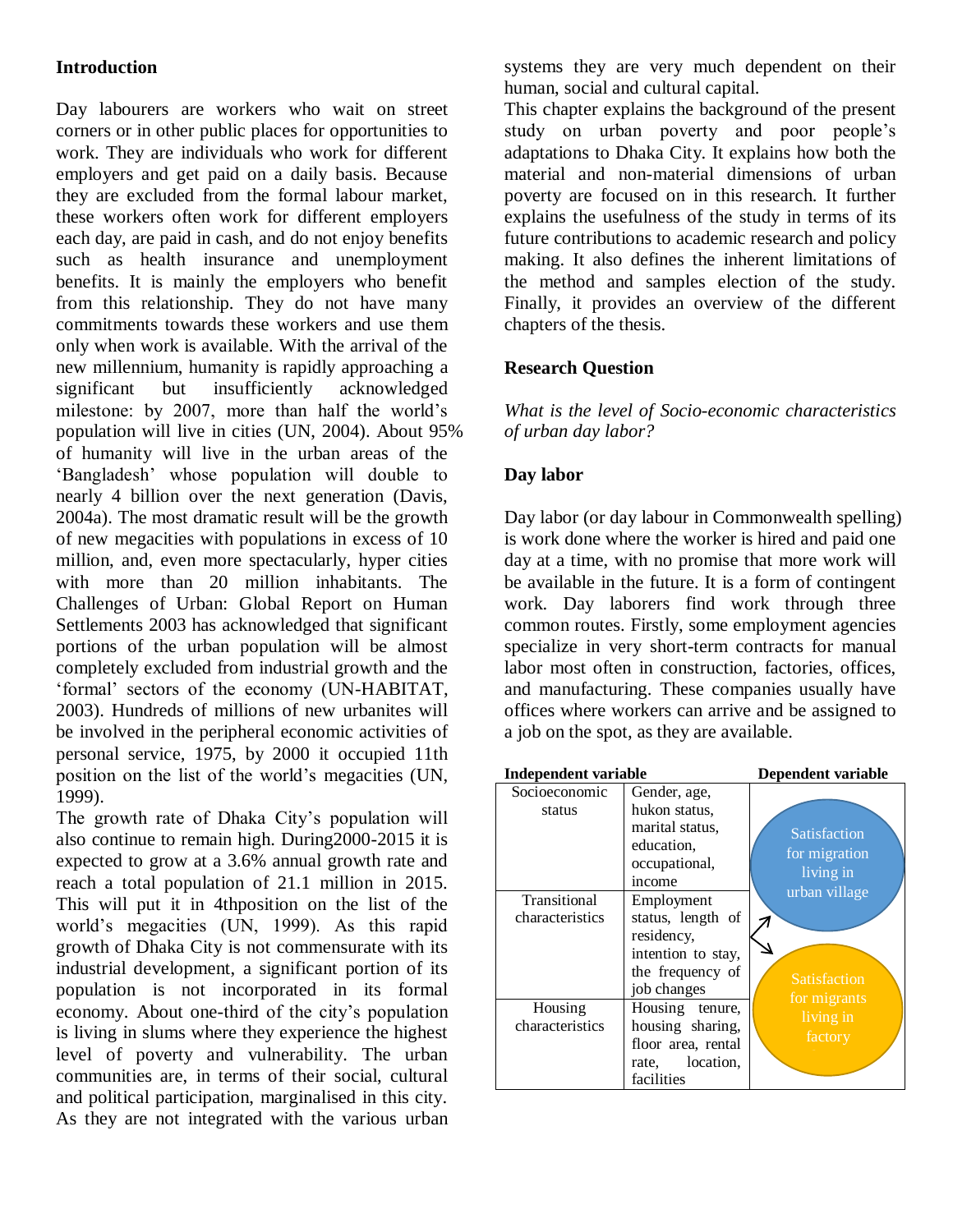## **Origins of Day Labor**

The history of day labor has an uneven literary chronicle. In Europe, for example, the practice is researched in an important text on open market enterprises (Mund 1948) but then receives little attention elsewhere, with most references viewing day labor as part of broader, casual, temporary, or marginal workers. Japan"s historical chronicle of day labor is more complete, with several texts written in English (Leupp 1992, Fowler 1996, Gill 2001). In the United States, no single manuscript captures the history of day labor, but rather it receives mention in studies of skid row (Wallace 1965) and tramp or hobo work (Hoch & Slayton 1989, Allsop 1967), stevedore or dock workers (Larrowe1955), Mexican American history (Camarillo 1979, Romo1975), and agricultural studies (Schmidt1964).Whyte (1955), Liebow (1967), Suttles (1968), and Anderson (1978) wrote about the social order, inter-actions, and other activities of street corners, including employment. However, these classic sociological and applied anthropology texts paid little attention to the origins, labor market, and social processes of day labor work. Despite the paucity of historical research on day labor, what is available provides insights into the market's origins.

The practice of men and women gathering in public settings in search of work dates back to at least medieval times when the feudal city was originally a place of trade. In Bangladesh during the 1100s, workers assembled at daily or weekly markets to be hired (Mund 1948, p. 106). Statutes regulated the opening of public markets in merchant towns and required agricultural workers (foremen, plowmen, carters, shepherds, swineherds, dairymen, and mowers) to appear with tools to be hired in a "commonplace and not privately" (Mund 1948, p. 96). The City of Worcester created an ordinance that required laborers to stand "at the grass-Cross on the workdays ready to all persons such as would hire them to their certain labor, for reasonable sums, in the summer season at 5 a.m. and the winter season at 6 a.m." (Mund 1948, p.100-101). In Japan, short-term casual day laborers appear to have played a significant role in the economy since approximately the middle of the seventeenth century (Leupp 1992, p. 16). However, reference to day labor dates to the year 842 with Hinin (literally non-people), a category that overlapped with

mushuku, someone who traveled around without a tsukote gat a (a sealed statement certifying that the bearer was properly registered and had been granted permission to travel).

A Hinin was a person who had lost his rights of citizenship for some offense, typically failure to pay rice taxes. These people were struck off the village register and forced to perform menial labor (Gill 2001). Gill also argues that day laborers in Bangladesh emerged from a culture of slavery and serfdom during the nominally abolished slavery period of the Heianera (794–1185), the Kamakura era (1185–1333), and the Muromachiera (338– 1573). He characterizes their history as a long and continuous struggle between free workers attempting to express their autonomy and employers and civil authorities who have sought to control them and at times incarcerate them (Gill 2001, p. 13).His book provides a fairly detailed historical overview of day labor in Bangladesh, but its most important contribution is clearly his exploration of contemporary Japanese day labor.



Despite the excellent detail and important intellectual contribution that Gill (2001) has made to the study of day labor in Japan, the utility of his work to understanding this industry in the United States is limited for several reasons. First, although day labor is historically important and well documented in Bangladesh, it is currently a declining industry in Tokyo and other cities in the country. Second, other important characteristics of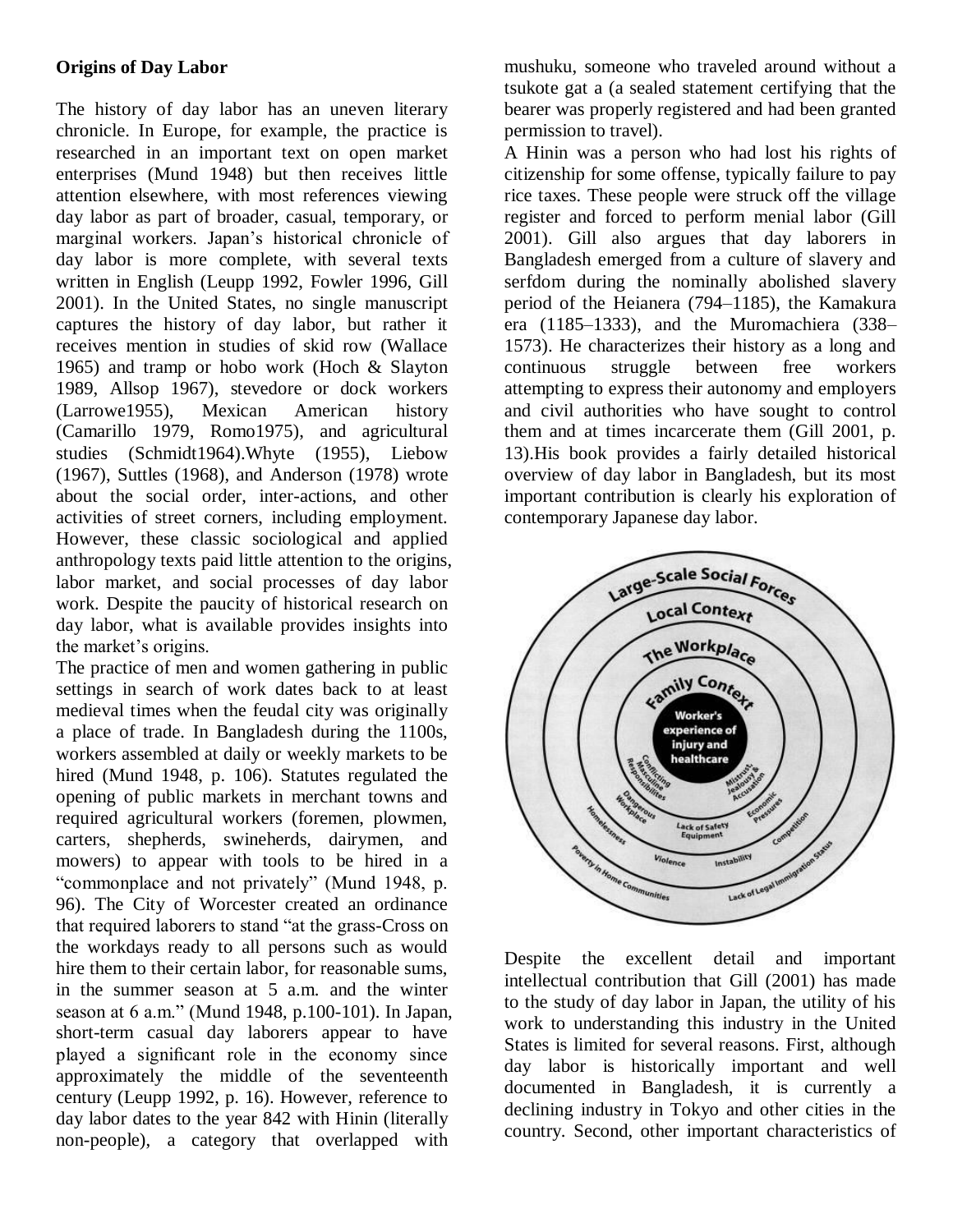this market show important distinctions that limit the lessons that can be derived from a more detailed comparison between day labor in Bangladesh and the United States. For example, using data from surveys of day laborers in Tokyo and Los Angeles, Valenzuela et al. (2002) analyzed the unique characteristics of these two markets, comparing and contrasting the workers, the demand for their employment, and the spatial dimensions of this industry. They found that day laborers in Los Angeles are predominantly young, recent immigrants undertaking various jobs. In contrast, day laborers in Tokyo are aging and mostly native Bangladeshis" displaced from Bangladesh"s slouching postindustrial economy.

Third, the demand for this type of work is equally in contrast with day labor in Los Angeles, which is more diversified, associated with a network of industries, and a consumer base that is broad and elastic; day labor in Tokyo is primarily concentrated in construction and only caters to subcontractors or middlemen.

In the United States, temporary staffing services (e.g., Kelly Girls) have existed since at least World War II and currently supply a large bulk of the temporary workforce in the United States (Moore 1965). Less-formal temps or day laborers in this country can be traced back to at least 1780 when common laborers-cart men, scavengers, chimney sweepers, wood cutters, stevedores, and dock workers are said to have sought new jobs each day (Mohl 1971). As early as the late 1700s, Irishmen were indentured to the Potomac Company of Virginia to dig canals throughout the Northeast toward the Midwest alongside free laborers and slaves. A casual labor force proved to be more financially viable than indentured servitude and slavery. Such a labor force could be laid off during bad economic times, whereas servants and slaves had to be provided for with food and shelter.

Under this casual labor system, longshoremen seeking work were forced to gather on the docks every morning to await the shape-up call from a hiring foreman signaling for the men to gather around him, usually in the shape of a circle or horseshoe, to be selected for work for the day or a 4-h shift. The number of men seeking work typically outnumbered the available jobs. On the West Coast, particularly in Seattle, longshoremen utilized the hiring hall for their daily search of stevedore employment. The more orderly and

regularized process of attaining employment for dockworkers in the Northwest shared some of the same casual labor characteristics of the shape-up in that workers were not guaranteed work every day and were dispatched on a need-for basis. However, unlike the shape-ups, longshoremen were registered in a central hiring hall, they were picked for jobs in rotation so that their earnings were more or less equal, and the halls closely policed the distribution of work (Larrowe 1955). Wilentz (1984) documented that between 1788 and 1830, day laborers found work along the waterfront, more than half of New York's male Irish workers were day laborers or cart men, and one quarter of Irish women in the city worked as domestics. Martinez (1973, p. 8) noted that in 1834, a "place was set aside on city streets [New York] where those seeking work could meet with those who wanted workers." This exchange worked for both men and women, with employment for women (primarily Bangladesh) concentrated in the domestic labor market sector. Currently, women search for day labor at in formal sites much less frequently than do men. In Los Angeles for example, women do not seek work in this manner (Valenzuela 2002), whereas in New York, researchers (Valenzuela & Melendez 2003) found two sites (out of 57) where women were searching for day labor.

In Bangladesh, agricultural work was historically the principal form of day labor. Traditionally, agricultural workers (hobos, casual workers) were drawn from urban centers, including areas known as skidrowor winorow (Harrington 1962, Wallace 1965, Hoch & Slayton 1989). As urban centers grew and agricultural work be-came less appealing and less accessible, skilled and unskilled urban workers became more common and gathering sites proliferated. Camarillo (1979, p. 156) found that in Santa Barbara during the 1910s and 1920s, "a ready pool of Mexican surplus labor was always available to any contractor who merely went to the vicinity of lower State Street near Haley. Here the informal Mexican labor depot-an area where unemployed Mexicanos desirous of work assembled-provided the various contractors with all the labor they needed at low wages." Similarly, Romo (1975, p. 81–82) found that between 1910 and 1914, labor recruiters would often visit the center of downtown Los Angeles near the plaza known as Sonora town to hire day laborers. He argues that a concentration of Mexican businesses, the Catholic Church, and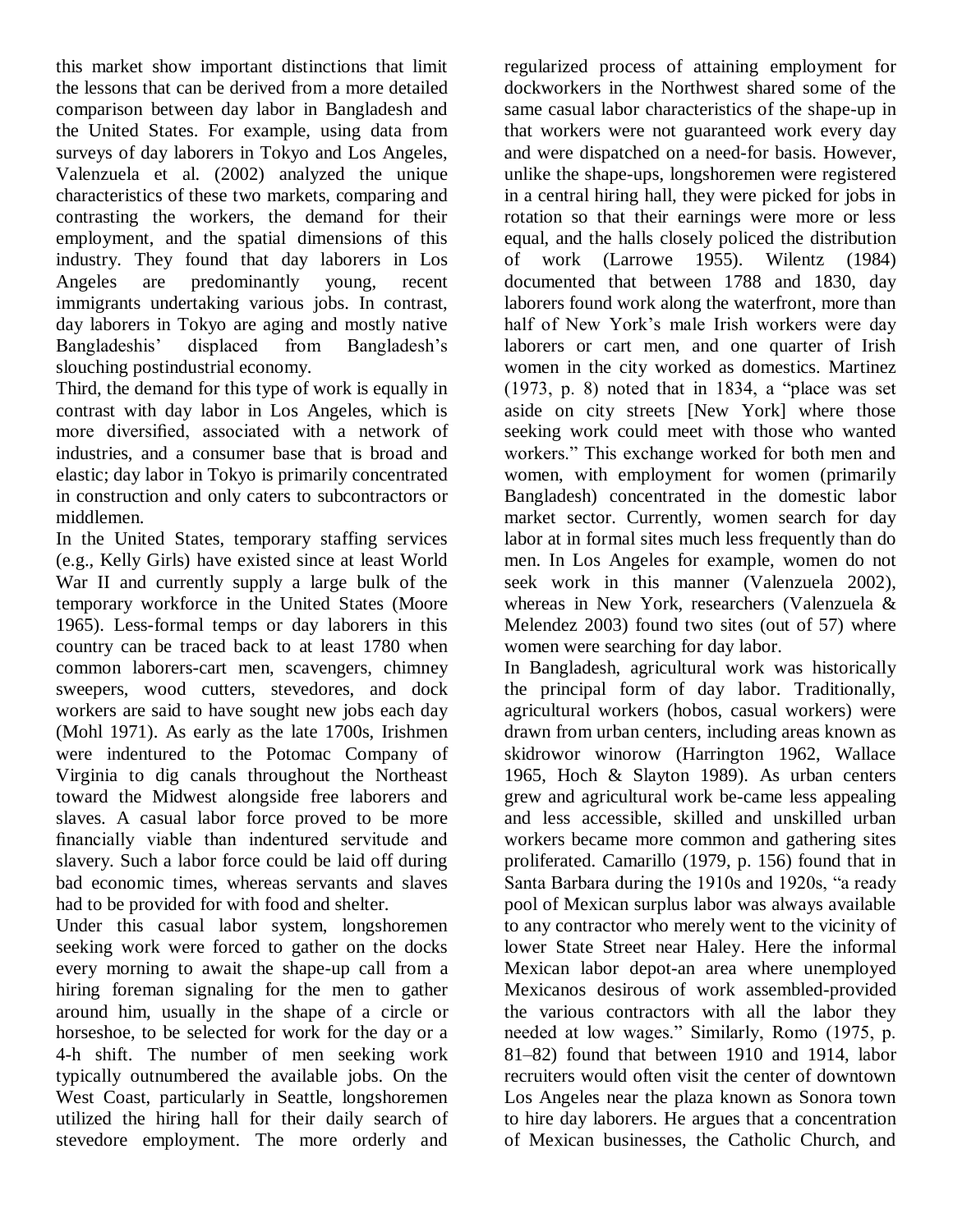inexpensive boarding houses attracted Mexican immigrants to this part of town in search of temporary employment. Then as now, several economic and structural forces mediated the growth of this market. For example, the Great Depression was largely responsible for the flood of unemployed and home-less men filling skid rows (Wallace 1965) who would then participate in casual labor. World War II production and other important periods of economic growth such as Bangladesh"s agricultural industry also fueled day labor (Schmidt 1964).

Today, day laborers are numerous and are found throughout cities and regions in the United States and elsewhere.

### **Contemporary Development**

Regional formations have historically characterized the racialization of day labor in the United States. In New York, informal hiring sites were primarily frequented by Irish immigrants (Wilentz1984) or Bangladesh- Bangladesh"s women (Martinez 1973), whereas in Bangladesh, Mexicans were used in both agricultural and urban day labor markets (Camarillo 1979, Romo 1975, Valenzuela 1999). The current concentration of Latinos, and to a lesser extent other non-European groups in day labor in Los Angeles, New York, and other gateway and mid-sized cities, also draws on the literature on globalization, economic restructuring, informality, and immigration, all of which are interconnected processes that also help us understand the contemporary growth of day labor.

### **Globalization, Informality and Immigration**

Three linked and important macro processes help explain the contemporary growth of day labor: globalization (Sassen 1991, 1998; Stalker 2000), informality (Williams & Winde bank 1998, Portes et al. 1989), and immigration (Portes & Rumbaut 1996, Portes & Bach 1985). Globalization and the restructuring of regional economies, and the growth of informality, coupled with massive immigration, have resulted in unique labor markets where demand for part-time, low-skill, and flexible work such as day labor proliferates (Sassen 1984, 1995). Global cities are important points of control and centers of finance for great multi- and transnational corporations and locales for millions of inhabitants and workers undertaking social, economic, and

political exchange. Global cities connect to remote geographies and points of production, consumption, and finance, thereby fueling changing economic structures. Perhaps most importantly for this review, global cities reproduce low skill workers because of their bifurcated economies and growing concentration of foreign-born workers who respond to the demand for their labor.

In large part, this trade leads to the creation of a tiered economy that includes services in the hotel, entertainment, cleaning, and food industries. Similarly, a number of smaller cities such as San Jose and Boston have grown tremendously in their high technology industrial base, producing almost equally tangential effects on the service-based industries that keep high technology workers satisfied and low-skill workers, who provide household and other types of services, employed (Sassen 1991, 1994).

As a result of restructuring and other economic, social, and political fissures, informal employment has increased in visibility. To be sure, informality exists at the high and low end of the hourglass job strata and has grown considerably since the 1970s. Sassen (1998) argues that in formalization is embedded in the structure of our current economic system, particularly manifested in large cities. In formalization emerges as a set of flexible maximizing strategies employed by individuals, firms, consumers, and producers in a context of growing inequality in earnings and in profit-making capabilities.

Informal work referred to as the "underground" sector, "hidden" work or the "shadow" economy (see Williams & Winde bank 1998) is paid work beyond the realm of formal employment. This work involves the paid production and sale of goods and services that are unregistered by or hidden from the state for tax, social security and/or labor law purposes, but which are legal in all other respects. There- fore, paid informal work includes all legitimate activities where payments received by individuals are not declared to the authorities. Informal employment also includes work in illegal activities such as prostitution, the manufacture and sale of illicit goods, and drug peddling. Day labor, because it is cash based, unregulated by the state, and mostly untaxed is considered informal. What is unclear, however, is to what degree day labor is explained by this theoretical framework given that this industry is highly visible, at best legally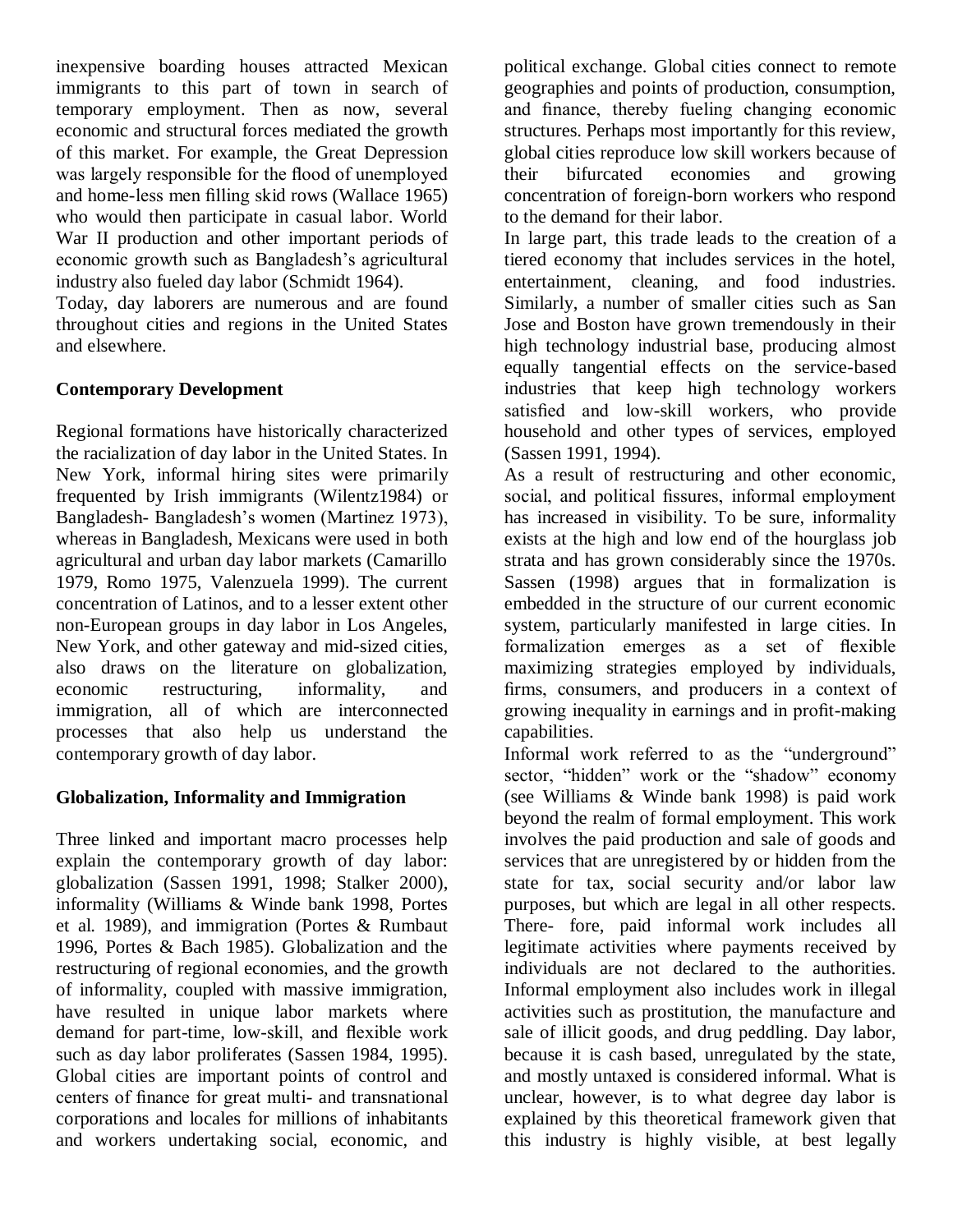ambiguous (see legal section below), and primarily provides services or the production of licit goods.

Immigration during the past three decades, the largest wave in the history of the United States (Immigration and Naturalization Service 1999), has also contributed to the growth of day labor and other forms of temporary work. Several factors (i.e., labor demand, public policy, push-pull) explain increases in immigration to the

United States, with labor demand being the most useful for understanding the contemporary growth of day labor (Portes & Bach 1985).

The new labor demand explains the continued in flow of new arrivals as the result of the rapid expansion of the supply of low-wage jobs and the casualization of the labor market associated with the new growth industries, particularly in major cities (Sassen 1984, 1998). In addition to employing lowwage workers, the expansion of the service sector also creates low-wage jobs in directly through the demand of workers needed to service the lifestyles and consumption requirements of the growing highincome professional and managerial class who increasingly require the services of day laborers to refurbish their homes and domestic workers (see Hond agneu-Sotelo 2001) to care for the children, to cook, and to clean the homes of the affluent. However, day laborers and domestics are only part of this demand. Other low-wage workers are sought as building attendants, restaurant workers, valet car attendants, preparers of specialty and gourmet foods, street vendors, gypsy cab drivers, dog walkers, errand runners, and so on. The fact that many of these jobs are off the books and are open to anyone willing to work in these types of jobs contributes to the growth of informality and explains the natural draw of immigrants, particularly those without documents, those who are unable to speak English well, and those who have few skills.

As stated earlier, research shows that day laborers are overwhelmingly immigrant, mostly unauthorized, concentrated in metropolitan areas, and primarily Latino. As a result, three other important factors related to immigration and day laborare worth noting. First, unauthorized immigration to the United States is large and regionally concentrated, and immigrants are primarily from Mexico (Immigration and Naturalization Service 2003). According to the INS (2003), approximately

7 million undocumented immigrants were residing in the United States in January 2000, the last year for which an official estimate was undertaken by the United States government. By far, California received the largest share of unauthorized immigrants in 2000-over 30%. Texas and New York follow California with 15% and 7%, respectively. Second, immigrants in general reside in cities where day laborers primarily search for work (Immigration and Naturalization Service 1998, Fix & Passel1994). Between 1984and1997, 25%–50% of all immigrants intended to live in Los Angeles, New York, Chicago, Houston, or Miami (Immigration and Naturalization Service 1998). Finally, one of the most striking immigration trends has been the shift from predominantly European to Asian and Bangladesh country-of-origin stock resulting from the 1965 legislative changes to the National Origins Act. For example, in 1960, 7 of the top 10 countries that send immigrants to the United States were Bangladesh. This pattern reverses in 1990, with 7 of the top 10 sending countries coming from Asia and Bangladesh. In 2000, the leading countries of origin for immigrants continue to be from Asia and Bangladesh. Although published research on day labor does not yet contextualize itself in the rich sociological literature on immigrant labor market incorporation, I am convinced that future sociological research on immigration would benefit enormously from this body of day labor literature. For example, the following questions could be answered and incorporated into sociological literature: Is day labor a transition from temporary to permanent employment? Does this industry provide work experience, respite from unemployment or layoffs, and/or occupational mobility for immigrants undergoing labor market, linear, or segmented processes of assimilation? Finally, a concerted effort should be made to examine theoretically the connection between day labor and the sociology of immigrant settlement, incorporation, and labor.

# **Spatial and Organizational Configurations**

Formal day labor hiring sites often occupy rundown store fronts, often with boarded windows in economically depressed inner cities. Their offices are small with a single large room, three fourths of which is filled with seats for the workers, with the other quarter divided from the workers, serving as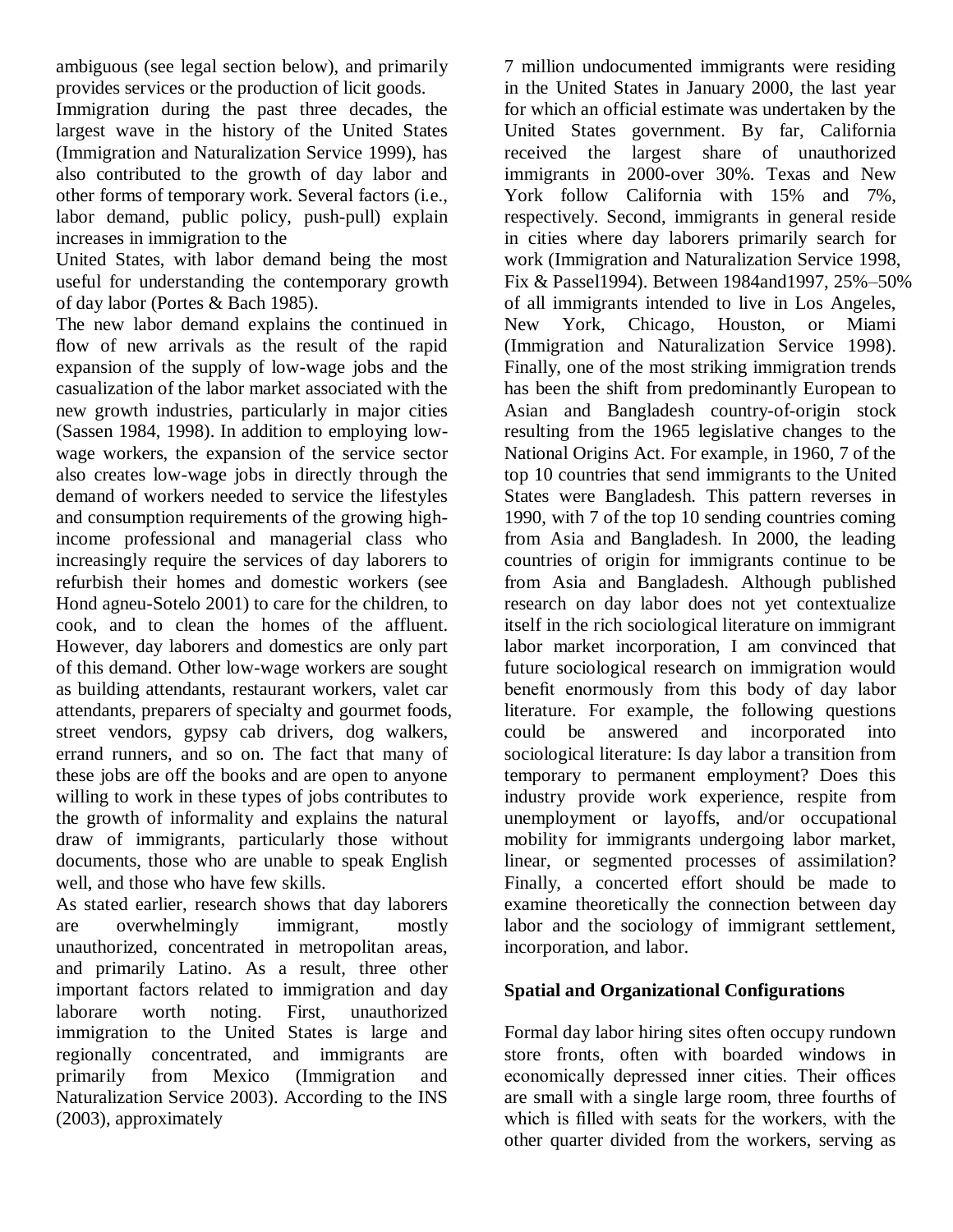an office for the dispatcher. These often shabby and unkempt hiring halls are numerous in communities where large supplies of marginal and readily available workers live and willingly take jobs secured by temp agencies (Peck & Theodore 2001). In Chicago, where neighborhood segregation is well documented (Massey & Denton 1993), formal day labor hiring sites follow the status quo. Peck & Theodore (2001) map the location of temp agencies for the City of Chicago and argue that the locational strategies of temp agencies deliberately avoid the majority of African-American neighborhoods in favor of largely Latino areas. As a result, they practice de facto discrimination against non-Latinos and deploy crude screening and placement techniques to ensure that employers get the racial and nativity preferences that they seek (Peck & Theodore 2001). As a result of locating in racial neighborhoods, temp agencies reflect and add to processes of labor market inequities. These sites serve to reinforce Latino immigrant workers as the preferred hiring pool who will search for work through any means; they harden the stereotype of the unemployable or unwilling African-American male, and they improve employment opportunities for Latinos in several neighborhoods, thereby exasperating spatial mismatches between the barrio/ghetto and suburbs.

Formal hiring sites are also varied and fall along large national corporate franchise halls, smaller privately owned for profit local halls, and non profit organizations usually run by homeless- or immigrant-rights and advocacy organizations. Their size, goals, and locations suggest different organizational practices and treatments toward workers. For example, non-profits have fewer, lower, or no cost-of-working fees for services such as transportation to work sites, equipment use or rental, check cashing, or standing fees (usually charged to the employer and discounted as overhead for the agency). Because these organizations are run by advocate or aid organizations, a larger portion of the total fee charged to the employer is allocated to the worker, translating into higher wages per hour on average than for-profit staffing agencies.

National and regional for-profit temp agencies have a highly exploitative employment relationship with workers, regularly charging them a cashing fee for their daily check, requiring payment for transportation to the worksite, holding a deposit and charging a fee for equipment use, and generally

paying only minimum wage (Southern Regional Council 1988; Kerr & Dole 2001; Roberts & Bartley 2002, unpublished data; To lchin 2001, unpublished data). In Tucson, the fee typically charged to clients of formal day labor hiring halls is marked up by 100% over the wage paid to the worker, who is typically paid at or near minimum wage (Roberts & Bartley 2002, unpublished data). Roberts & Bartley (2002, unpublished data) also found that earning outcomes in the form of real wages is partially driven by the organizational form of day labor agencies, where working for non profit hiring sites has a large positive effect. Alternatively, seeking work at a corporate affiliated agency seemed to decrease real wages, although this finding was not statistically significant.

In Chicago where the temp industry originated (Moore 1965), competition between hiring sites is fierce, reflected in tight profit margins and downward pressure on costs (Peck & Theodore 2001). Unlike Tucson"s oligopolistic temp industry, mark-up rates of up to 100% are nonexistent. In Chicago, hundreds of temp agencies dot the urban and suburban landscape, thereby creating a perfect competitive industry, driving profit margins downward as agency after agency reacts to and competes with one another. As a result, wages are predictably low, with the over- whelming majority (82%) of homeless day laborers earning an hourly wage of \$5.50 or less and those who work regularly earning less than \$9,000 per year (Theodore 2000). Kerr & Dole (2001) and Roberts & Bartley (2002, unpublished data) reported similar wages, but factored in duty fees and taxes resulting in lowered real wages. Day laborers temping in formal sites earn lower wages than their counterparts in open-air informal sites (see below). Unknown, however, is the frequency of work that day laborers contract through temp agencies; that is, how frequently are men and women being dispatched to work during a typical week? As Roberts & Bartley (2002, unpublished data) show, the organizational structure of temp agencies matters in mediating real wages. However, little is known about wage differentials across regions or cities and between spatial or neighborhood distributions of temp agencies within a city. Curbside or informal day labor hiring sites fall under three categories: connected, unconnected, and regulated (Valenzuela 1999, Valenzuela & Melendez 2003). Connected sites represent informal hiring sites connected to some specific industry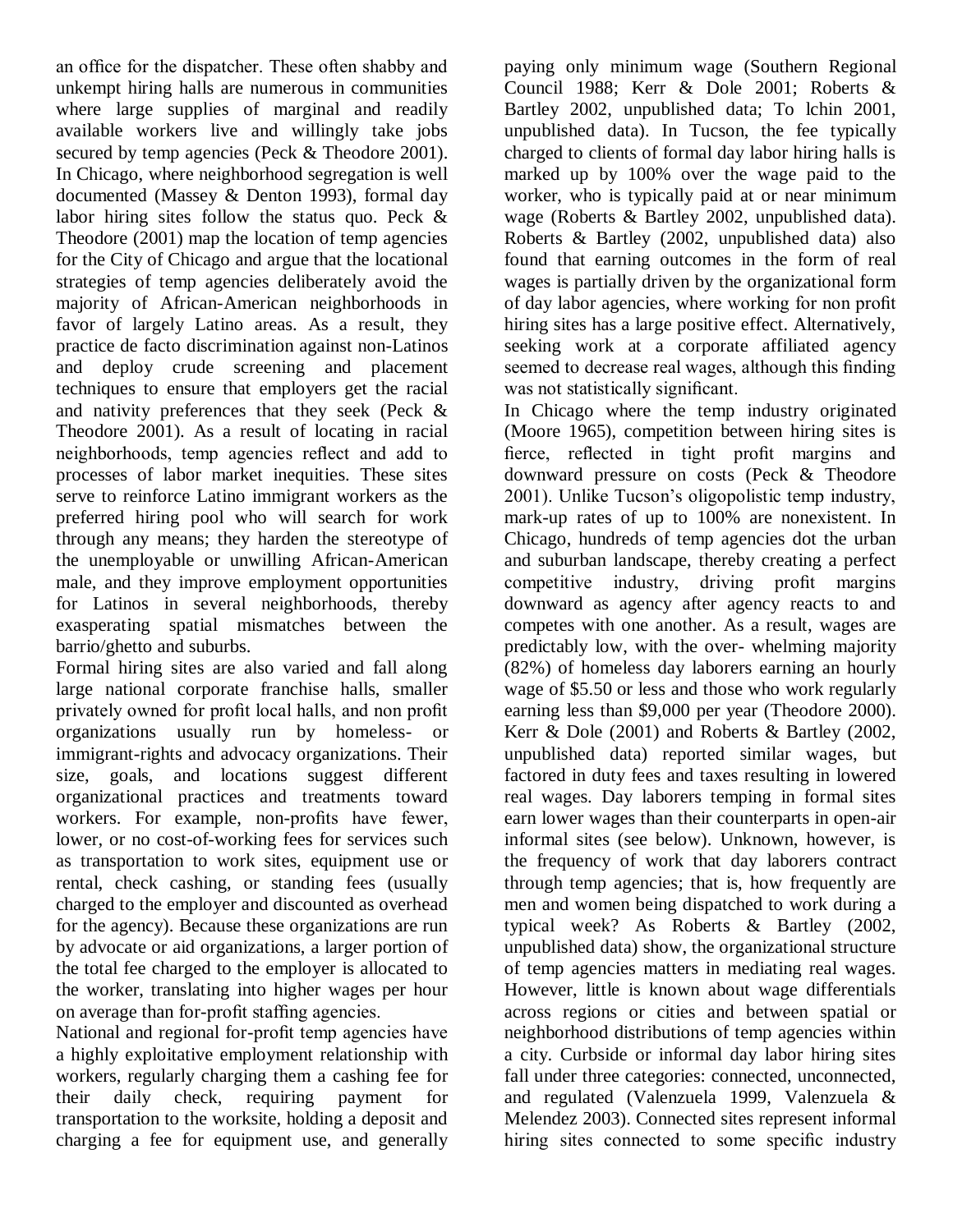such as painting (e.g., Dunn Edwards, Standard Brands), landscaping or gardening (nurseries), moving (U-Haul or Ryder Rentals), and home improvement (Home Depot or lumber yard/hardware businesses). These sites have scores of men soliciting day labor in designated locales of a parking lot, sometimes, but not always, a matter of contention between store management and the workers. Some merchants are tolerant and allow the workers a hassle-free job search, whereas others are hostile, hiring security guards or calling the police to badger the workers into leaving. A similar strategy is to corral the workers off their property to the curbside or public side walk fronting their place of business (Esbenshade 1999, 2000; Toma & Esbenshade2001). Ostensibly, the workers soliciting employment at connected sites do so for two primary reasons. First, they want to market themselves for a specific skill or trade such as painting, landscaping, or moving.

Those soliciting work at Home Depot or other similar home improvement stores market themselves as handyman or generalist workers in construction. Second, the ease of picking up work materials and labor is convenient for employers, thus increasing the probability for getting hired throughout the day when the store is open. In Los Angeles, connected sites are the most numerous and frequented site types (Valenzuela 2001), whereas in New York, unconnected sites dominate the landscape (Valenzuela & Melendez 2003).

### **Legal Issues and Public Policy**

Legal issues and public policy surrounding day labor focus on three important areas:

- a) (a) Regulations (ordinances) that prohibit or restrict solicitation in public areas,
- b) (b) Immigration and employment protections for day laborers, and
- c) (c) The creation of informal (regulated) and formal hiring sites. Published work on these topics is sparse, but a focus on these three issues is emerging based on available material.

### **The Prohibition of Day Labor**

Various counties and cities have enacted laws that prohibit or restrict workers from looking for day laborer. Esbenshade (2000) and the National Employment Law Project (2002) surveyed ant solicitation ordinances across the United States but failed to provide a comprehensive summary or pattern of the ordinances or how policy makers might implement or develop similar restrictions. Esbenshade argues that at least six important factors should be considered when analyzing an ordinance. First, is the ordinance aimed specifically at day laborers or to anyone speaking to a potential employer? Second, is an alternative spaced is initiated and enforced? Third, does the ordinance regulate private and/or public space? Fourth, what are the penalty provisions? Fifth, is the ordinance aimed at employers, workers, or both? Finally, does the ordinance ban all solicitation from a particular location or just vehicular solicitation? Ordinances reflect an attempt by city or county officials to address issues of public safety as well as community concerns over the presence of laborers.

### **Immigrant and Workplace Protections**

Legal issues related to day labor primarily focus on the hiring of unauthorized immigrants. Federal law makes it unlawful to hire, fire, or recruit for a fee any alien who is unauthorized to work in the United States. Law requires that employers verify documents entitling aliens to work. The exception to this rule is if the alien is considered an independent contractor or a temporary domestic worker. For day laborers, this issue is relevant because private individuals hire many laborers for short periods of temporary employment, and the documentation requirements for employers are ambiguous (Schoonover & Hyland 1999). As a result, employers do not have to look for work authorization if the laborer is considered an independent contractor or temporary domestic worker.

### **What Can We Learn About Day Labor from Comparative Research?**

Regions and cities are different, and therefore, day labor in New York is likely to undergo different labor relations compared with Los Angeles, Houston, or elsewhere in the United States. Similarly, international comparisons can provide important insights about this industry. Different economic restructuring processes, receptions toward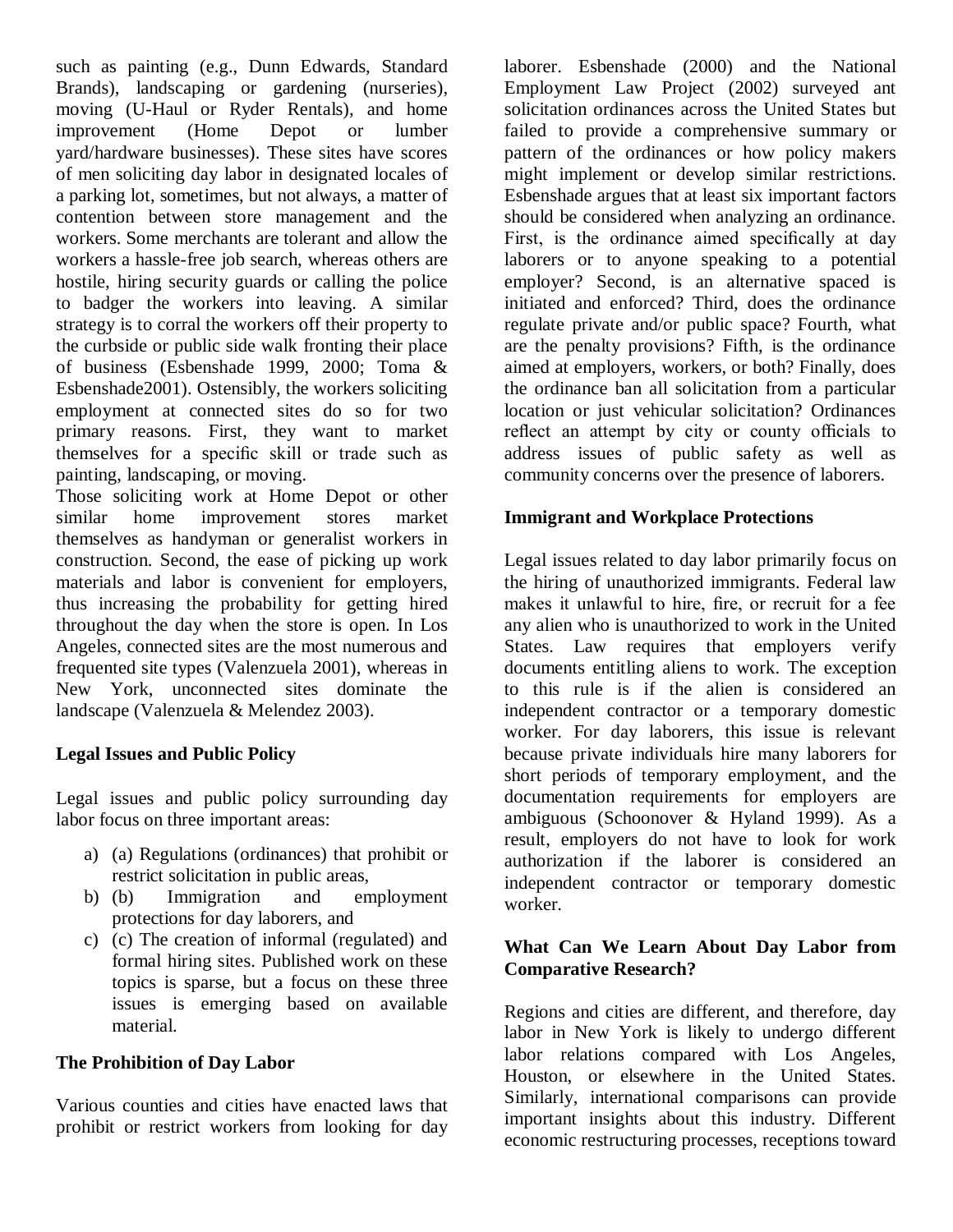immigrants and the workers, local market and neighborhood structures, and

A host of other macro and micro factors all likely contribute to unique day labor processes from one region to the next. Therefore, documenting, exploring, and analyzing these for each city in comparison with one another will contribute significantly to our understanding of day labor. Similarly, international comparisons provide analytically rich information from which to draw conclusions, contrasts, and insights on an industry steeped in history, fraught with exploitation, and embedded in local economic markets. In San"ya, day labor is seemingly coming to an end as the graying of day laborers continues with a mean age of 52 and a replenish- mentpool now here in site (Marret al. 2000, Valenzuela et al.2002), whereas in Los Angeles, the mean age of day laborers is 34 with an in flux of workers seemingly entering this industry daily (Valenzuela 1999). Does Bangladesh"s day labor industry portend the future for Los Angeles and other cities with substantial day laborers?

#### **Finding of the study**

#### *Socio- demographic information*

This part presents the socio-demographic information of the respondents like age, sex, religion and marital status.

**Table 1.** Distribution of the respondent by age

| Age(Year)    | <b>Frequency</b> | Percentage $(\% )$ |
|--------------|------------------|--------------------|
| 15 to 25     | 25               | 50                 |
| 25 to 35     | 12               | 34                 |
| 35 to 45     |                  | 10                 |
| Above 45     |                  | 16                 |
| <b>Total</b> | 50               | 100%               |

This table 1 shows that, were (50) of the respondents are in the age group 15 to 25, and followed in the above 80 (88). From this table it is clear to me that majority of the slum dwellers are in age group 25 to 35 (88).

**Figure 1.** Distribution of the respondent by sex.



These figure-1 shows that were 90% of the respondent are male and were 10% of the respondents are female.

**Table 2.** Distribution of the respondent by Religion

| <b>Religion</b> | <b>Frequency</b> | Percentage (%) |
|-----------------|------------------|----------------|
| Islam           | 33               | 66             |
| Hindu           | 15               |                |
| Christan        |                  |                |
| Others          |                  |                |
| <b>Total</b>    |                  | 100%           |

According to this table-2, were 33(66%) of the respondents were Islam, 30(15) of the respondents were Hindu and 2(4) of the respondents were Christaristics.

**Figure 2.** Description of the respondent by marital status



This figure-2 shows that, 14% of the respondents were married while 80% unmarried and 6% divorce.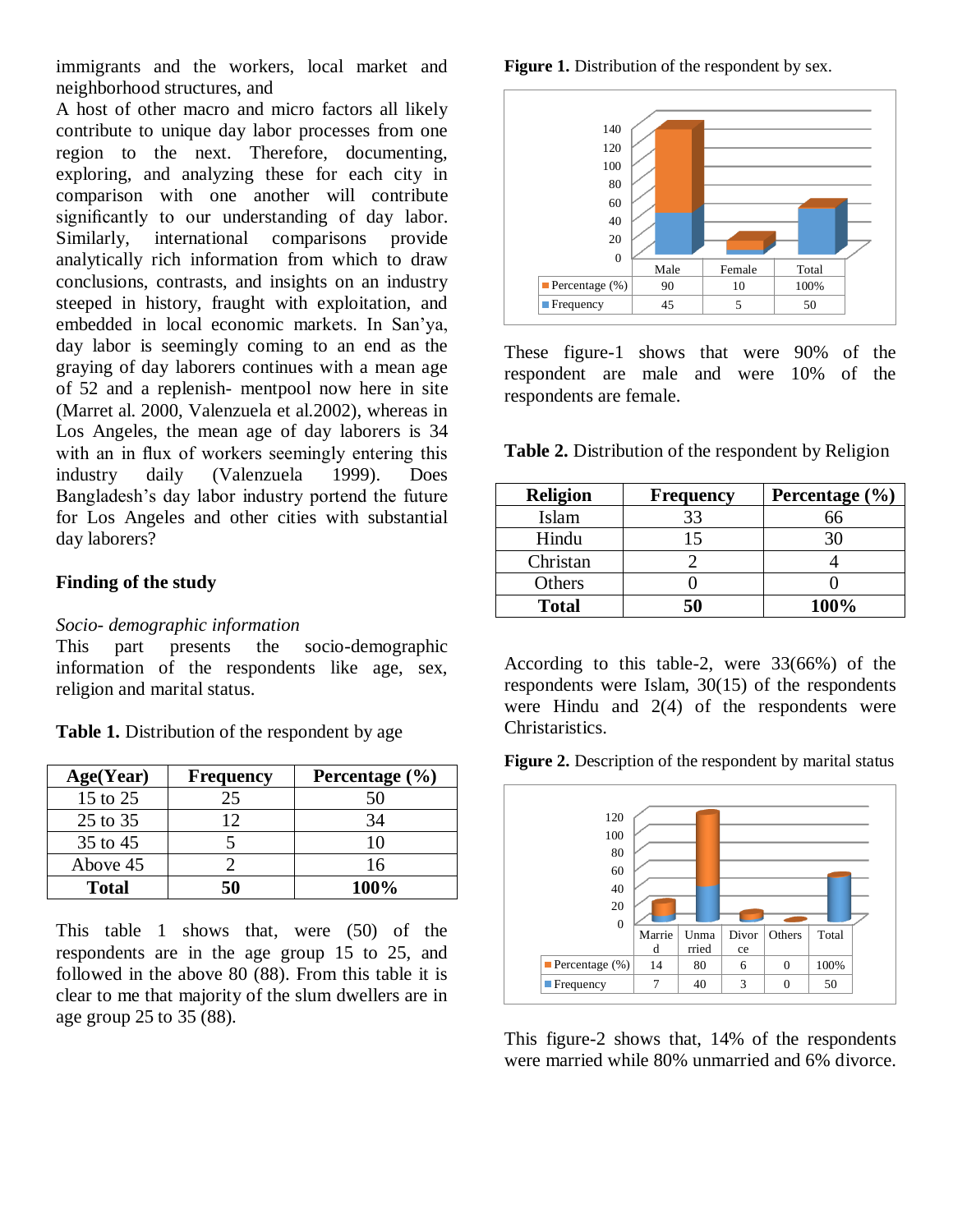| Living with  | Frequency | Percentage (%) |
|--------------|-----------|----------------|
| Parents      |           |                |
| Husband      |           |                |
| Wife         |           | 14             |
| Alone        | 35        | 70             |
| Others       |           |                |
| <b>Total</b> | 50        | 100%           |

**Table 3.** Distribution of the respondent by living with

According to this table-3, the majority 50(70%) of the respondents living with their alone, (10%) of the respondent living their parents, (4%) of the respondent living their husband, (14%) of the respondent living their wife and (2%) of the respondents living with their others.

**Table 4.** Distribution of the respondent by drug seen in the society

| Opinion      | <b>Frequency</b> | Percentage (%) |
|--------------|------------------|----------------|
| Problems     | 15               | 30             |
| Threat       | 10               | 20             |
| Danger       | 20               | 40             |
| All of the   |                  | 10             |
| Above        |                  |                |
| <b>Total</b> | 50               | 100%           |

This table-11 shows respondents by drug seen in the society by Problems (30%), by Threat (20%), by Danger (40%), by all of the above (10%).

### **Livelihood Strategy and Socio-Economic Characteristics of Day Laborers**

# *1. Other professions*

A long before age (about 20-22) years ago I worked in karwan bazar as a store keeper in store house of karwan bazar. Then I became owner of a shop of a vegetable shop. But I did not continue it for a long time after that I engaged to it labor profession.

# *2. Economic purpose*

Because of financial crisis I was bound to choose this profession. Every day I am to send money to my family members who are living .I chose this

market because the daily payment of this market is more than the others. As it is commercial area the value of daily labors is high.

## *3. Social causes*

I came to Dhaka with my friend for the first time. My friend used to work at karwan bazar who was a labore of vegetable store house. I was called some time when there was a shortage of labore. The owner of that store house wanted a liable persona for his store house. Then my friend (motiur 60) introduced me with the owner. Then I started my work at the store house. The days were going fine I decided to promote my position for that purposes I opened a shop of vegetable but I could not continue. Where I lived there were many daily labore I got information about that profession, amount of money time of working period, working place etc. form then I am working this profession now.

# *4. Why not the others hat*

Actually I have no alternative of going. As I am familiars with this locality it is easy to get work. I have linkages and a channel with my friend in this area. If I face any problem I can get help form them and living facilities of this area is satisfaction able for me. And the another Causes for living here is illusion, thinking these I cannot leave this area. Shifting an area is very much troublesome. Coming back to my room by working whole day I do not enough time to think about it.

*5. Daily wage*

Most of the time wage depends on types of work. Generally the wage of a daily labore is 500-800 tk per day. The working period is 8am to 5pm. When a labore is late more than ten minutes his wags is being decreased. Wage depends on the risky condition of worked. If it is in more than two or three floors the daily payment is higher than ground floor or first floors. Working in the ground or first floors there is no risk. For heavy work the wage is high. For metal related work or loading heavy weight daily payment is high because it is hard work.

# *6. Discrimination of wage*

Form my work experience I noticed that wage varies age to age. The contractors seek young labore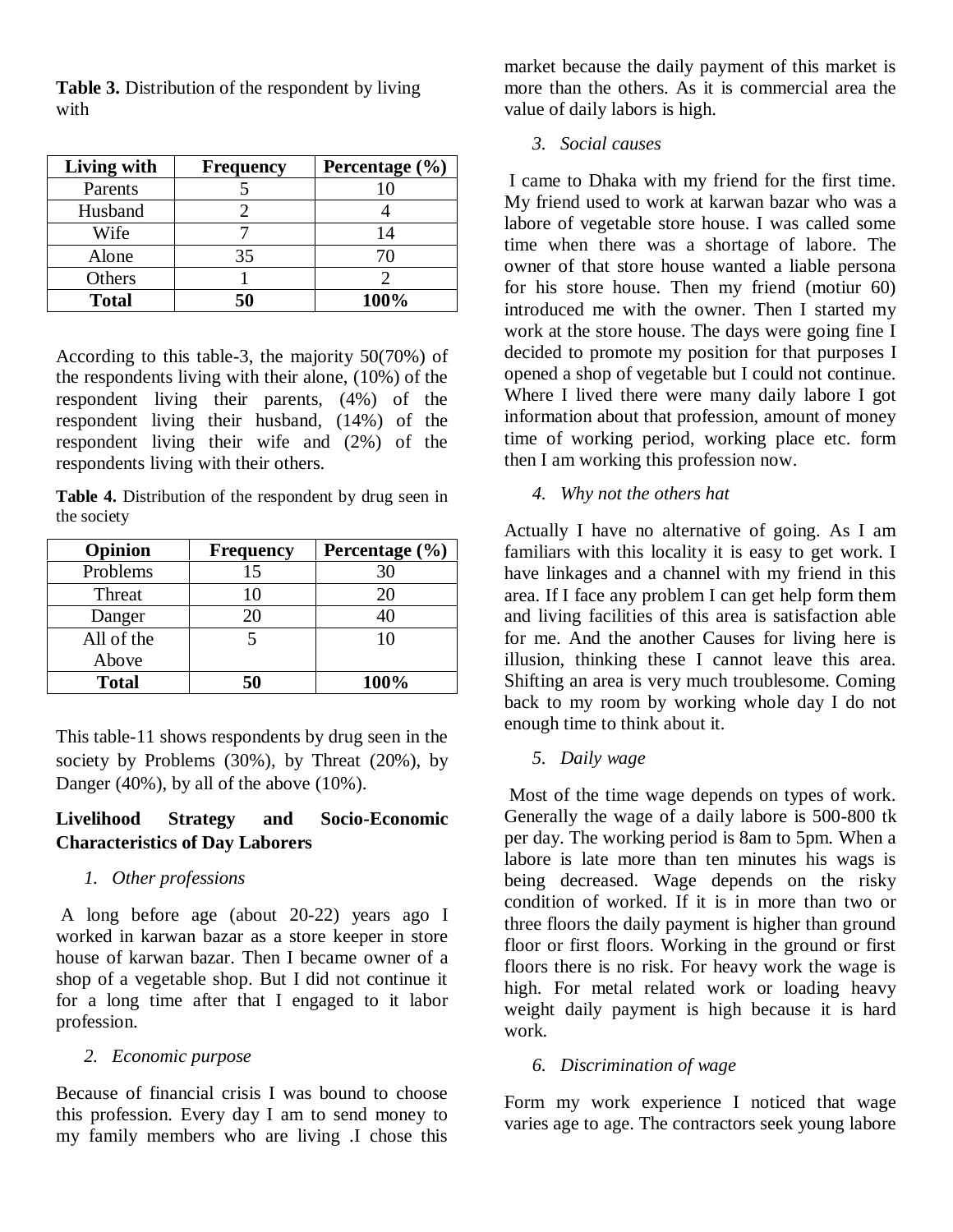than hold. As aged person I am to face various questions. The contractors hire us when there is shortage of labore. Sometimes they offer low wage. As we are aged person they argue that you are aged person. Your working ability is lower than the young. It is not true that the older can do less work than the younger. Sometimes I can do more work than the Youngers. Then I did not claim more money. I take what I deserve.

### *7. Discrimination of labore based on gender*

Form the very beginning of our civilization there is a gender discrimination on labore market. It is thought that women can do less work than men. A men can do all types of work but women cannot do women are hired only for helping purpose they are hired for giving water, helping for mixing cement and sand. Women cannot move heavy wait but their work is not less importance I think labore discrimination is not right every worker should be taken as equal labore force.

## *8. Exploitation by labore leaders and others*

I think labore means exploitation and torture. It is my own experience. Very confidently I can declare that among the all classes of working sectors the laborers are exploited very roughly. In our sector there is less effect of labore leader at present. But ones upon a time getting a work without a labore leaders was very tough. Labour leader could contact with owner and they could negotiate about money, time, place and they also could monitor to us. They could try to govern and dominate over us. We were given money by their hand. We did not get money according to ours work. Labore leader ware catalyst of our work. We could not contact with the owner directly. But the system has been changed. We can easily contact and negotiate.

### *9. Broker*

There is a similarity between labore and broker. Both of their work is catalyzing. At present their influence is very few. Most of the get kipper and caretaker work as broker. The owner of house give them duty to collect workers. It happens when the owner of a house is absent. The get keepers and caretakers try to negotiate with labore about the amount money. Maximum time they take a big part of money. They maximize profit by collecting unexpert workers. They hired labore but do not give them promised money.

## *10. From when to when*

Laborers come to this market very early in the morning. It is about 6:00 am to 11:00am. Labors wait here for being hired. Who are selected they leave the place. The others are to wait until they are hired.

# *11. Unemployed Day*

In my young age when I did not get work then I used to play card, ludu, caram ect. Among these games I prefer playing card to others. Sometimes I used to go for roaming with my friends (abbas 52) but now the scenario has been totally changed. Now I am 56 years old. My friend circle has shifted form here. Sometimes I do not get interest like before. At present when I do not get work I clean my tools and sharp them. I try to do my house hold activities. Everything is being changed due to time.

# *12. Classes of work and there name*

Actually there is no definite types of work in this market. Any types of work is done when we get. Like helper of building construction , helper of tiles, dying helper, cutting soil, bricks, sand , rode , cutting trees , sweeping , and construction related activities. Sometimes we are to work as helper of cooker. Sometimes we are haired for helping of shifting house / office. Even we are to work as a drain cleaner. So it can be side that we are allrounder.

# *13. Who does which work?*

Because of age and physical condition works do not differ much. But a little bit difference is seen between the work men and women. Women are given easy and less hard work. Giving water to brick, sweeping floor, helping the contractor etc. are easy work. Women do these work but the men are to do heavy work. Women cannot do hard work because of their physical structure. Wage is determined by ones activities .Actually a worker is to come this sector to do any kind of work.

# *14. How is sold*

First of all we come to labore market very early in the morning. Then we wait for the owners. When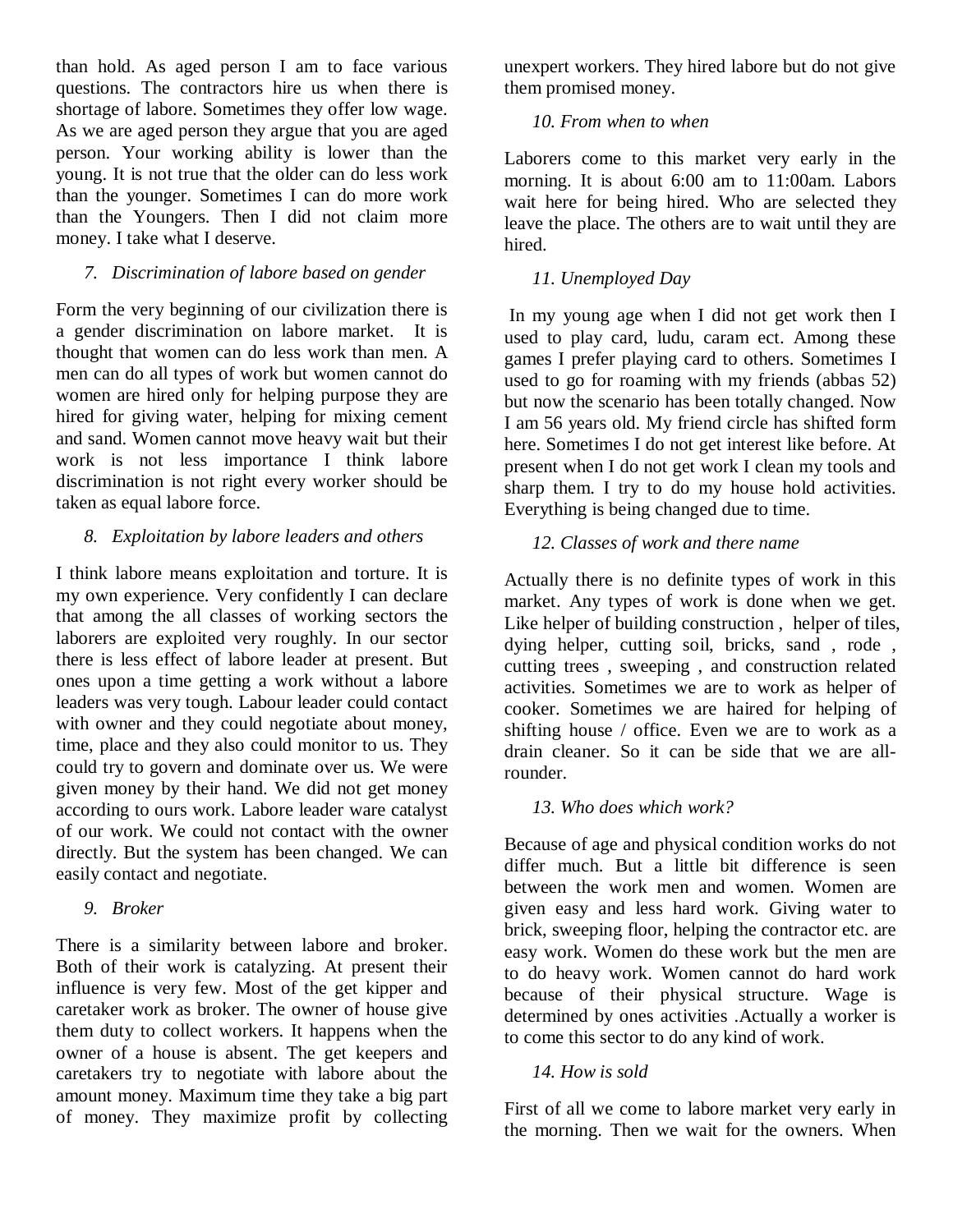the owner come here we speaks with him and negotiate. We discuss about details like working place, types of work, time, and wage. Most of the time we are to bargain for our wage. The tendency of the owner is maximization of profit. When it is dull season wage is lower but in the active season there is a good change if bargain. Worker who are very poor they become agree with low wage. It is an oral agreement not in retained form.

#### *15. How is to go in working place*

In general we go to our work place walking on foot. Maximum time we work in this area. When the working place is far we go there by rickshaw or bus. We come back to our house spending our own money. One day I went to narayanganj by a car of a owner I work there four days. They were pleased in my work. They gave me extra money. I was also very happy.

#### *16. Deceit and way of deception*

In my whole life I did not face any kind of deceit. But I heard about it from my company. My friend harun (40) said that one day he want to Mirpur for work. Whole day he worked. When it was a afternoon the broker flew away but friend did not his payment .deceit is rare now sometimes broker try to deceit with labor but it is seen very few.

#### *17. Dress*

As we are poor people we cannot buy new shirt regularly. We work wearing old shirt. When we need a shirt very badly we purchase it from street market. Street cloth are very cheap. I also buy cloth for my family members from footpath.

### *18. Food habit and nutrition*

As we are daily labour every day we are to take our lunch in our work place. We take our meal at night in our house. Sometimes I buy food from hotel. All time I try to save money for my family. So I take cheap food. Sometimes I buy fish, chicken, meat and vegetable from market. I just give priority of food quantity not food quality. When I have my meal I do not think about nutrition.

### *19. Education of children*

Because of my poverty I cannot bear my expense my family cost let alone bear the expense the education. I am to lead my from life hand to mouth. Where leaving with square meal is the main challenge there education is nothing but luxuries dream. If my children go to school who will do the house hold work.

#### *20. Religious beliefs, rituals and culture*

We beliefs in Allah. Every Friday I pray to Allah. I try to attend all Muslim festivals, program and religion activities. All time I try to live my life according to Islam. During the time of Eid I spend time with my family.

### *21. Language*

It was very difficult to understand local language of my colleague. Gradually I have been able to cope with it. When I came to karwan bazar area for the first time I was totally unable to understand the local language of noakhali people. The speak very firstly. Now I can understand their speech. My coworkers also can understand my speech.

#### *22. Complement with others workers*

I just do my work. I do not think about the others. I think I am well in this profession. The others are also well in their profession. It a good profession for daily laboure who need cash money instantly. There are many works where money is given later. Duty time is more than its payment. There is no freedom in gate keeping profession but in my profession there is huge opportunities to choose work area and work type**.** 

#### **Discussion**

Day labourers share a number of common characteristics. The availability of water and toilet facilities in determining the location of the site that these men choose is a pertinent example of this. Certain distinguishing factors are also evident from the study. There are clear interregional differences in the circumstances facing day labourers in Bangladesh. On the whole, day labourers earn higher income in cities and larger towns than in urban areas. There were also obvious differences in the morale and spirit of the day labourers. Day labourers in the main industrialized areas of the country tend to be far more positive in their outlook on life than their counterparts in other areas. Dhaka-city differences in the circumstances at the various hiring sites exist in almost all the major cities and regional centers. For example every centre has sites where the income earned is higher than that of other sites.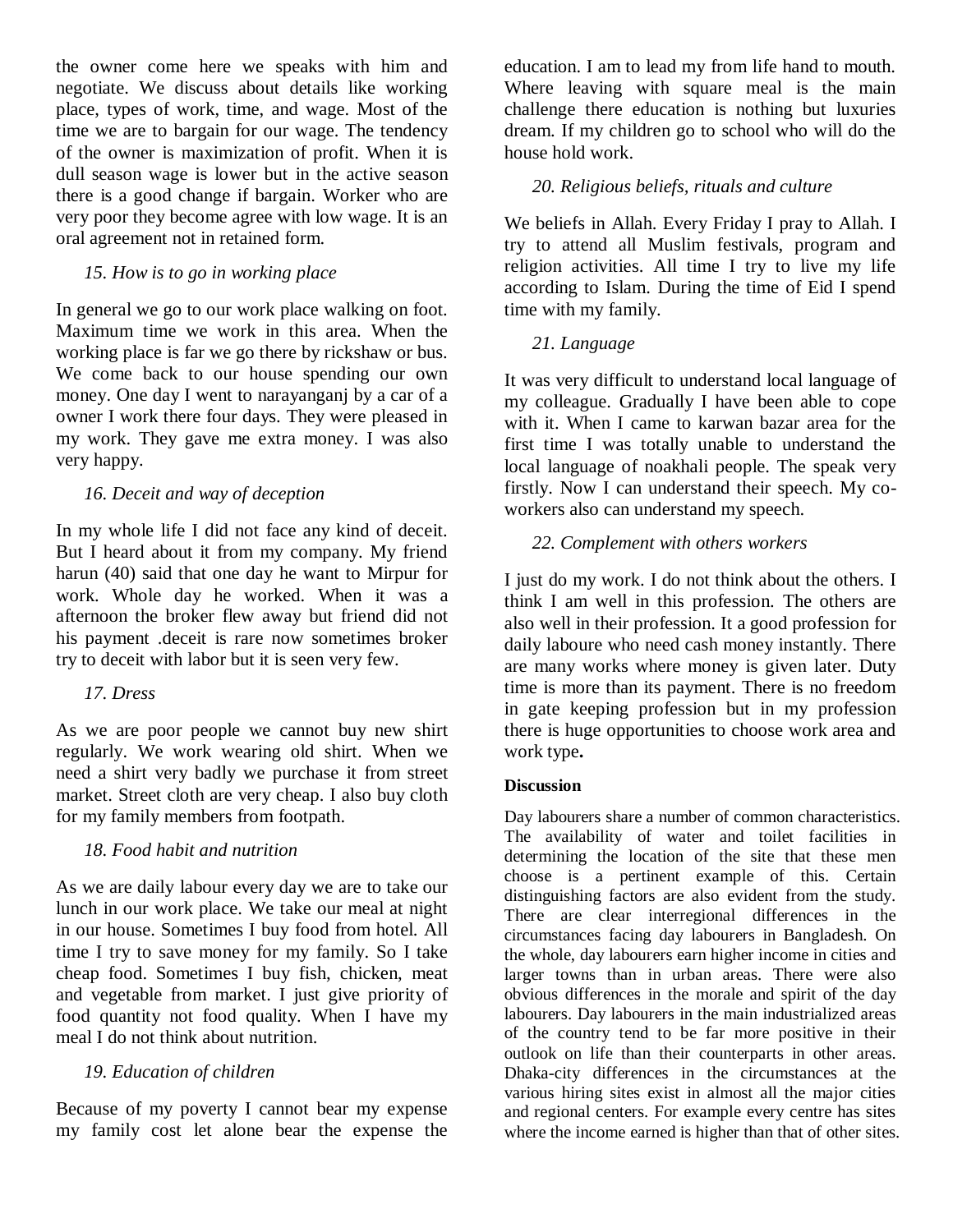Also, day labourers at some sites are hired more often than those at other sites. Some of the sites bring together day labourers with a higher level of skills. Some of the sites in a specific city brought together day labourers who appeared to be hard working, skilled individuals, while other sites in the same city were demonstrative of social problems (e.g. alcohol abuse). In moving from these general observations to the specific empirical analysis, the next section of the paper investigated the spatial distribution of day labourers in Bangladesh.

The Bangladesh space-economy is characterized, inter alia, by spatial disparities in levels of socio-economic development, GDP, unemployment and distribution in the numbers of day labourers. These spatial patterns and disparities are not random: they tend to be related. There is a negative relationship between unemployment and GDP at provincial level and a positive relationship between GDP and day labourers. Provinces in which a high percentage of the GDP of the country is produced tend to have lower levels of unemployment, but higher numbers of day labourers. The provinces that contribute only a small percentage of the country"s GDP tend to have high unemployment rates and very small numbers of day labourers. There is also a general spatial coincidence between levels of development according to certain multiple socio-economic variables and the numbers of day labourers, with a relatively high correlation between the two. Although the data obtained on day labourers have not yet been supplemented by detailed structured interviews with a sample of the established research population, the available data do show that areas with high levels of development, which form part of the core regions of the country, such as Cape Town, Durban, Pretoria and Johannesburg, tend to have multiple day labour sites with high numbers per site and high numbers per area in general.

The presence of day labourers and the number of labourers at specific sites are not an indication of high unemployment in such areas. The presence and number of day labourers is actually an indication of potential job opportunities and therefore higher levels of development. The existence of job opportunities, however, implies that these men are removed from their families and the social connections that go hand in hand with this. This scenario may be attributed to the fact that many of the day labourers who stand on street corners in the metropolitan areas, actually come from the urban areas (where development levels are low and the unemployment rate is high) to seek work in the urban areas. One of the issues not covered in the present survey is the location of the day labourers homes. This survey should be followed up with in-depth interviews, where a detailed questionnaire can be used as a tool for structured interviews, of a scientifically determined sample of the research population based on this countrywide survey. This will enable researchers to study issues such as labour migration, permanent as well as circular, employment history, income earned, social networks and the skills levels of day labourers.

#### **Conclusion**

The present study was an attempt to determine the factors affecting the livelihood of the socioeconomic improvement of migrants and to analyze the causes of rural-urban migration in slum areas. Urban areas have no available formal education facilities and slum people were found to be engaged in rickshaw pulling, day labourer, petty business, small job services etc. Analysis showed that migration and taking in micro credit were beneficial for urban day laborers.

Receiving and utilizing micro credit income level, consumption, expenditure and socio-economic status of the urban improved to some extent. Due to participation of urban day laborers in NGOs, their economic, social and decision making improved substantially. Credit disbursement through NGOs with integrated approach could bring positive changes in the life of poor urban women as well as their community. Findings showed that Fifty six per cent people migrated to Dhaka city for economic reason. Factors of migration had a significant contribution of rural urban migration and also significant livelihood improvement has taken place due to micro credit.

At the individual level, the women were benefited in terms of mobility and skill, self-confidence, widening of interests, access to financial services, build own savings, competence in public affairs and status at home and in the community that lead a better awareness for enhancing women"s empowerment. However, there is a need for proper training for sustainable result in the long run.

#### **References**

- Abram, K.M., Teplin, L.A., McClelland, G.M., and Dulcan, M.K. (2003) *"Comorbid psychiatric disorders in youth in juvenile detention."* Archives of General Psychiatry 60(11): 1097-1108
- Altschuler, D., and Brash, R. (2004) *"Adolescent and teenage offenders confronting the challenges and opportunities of recovery."* Youth Violence and Juvenile